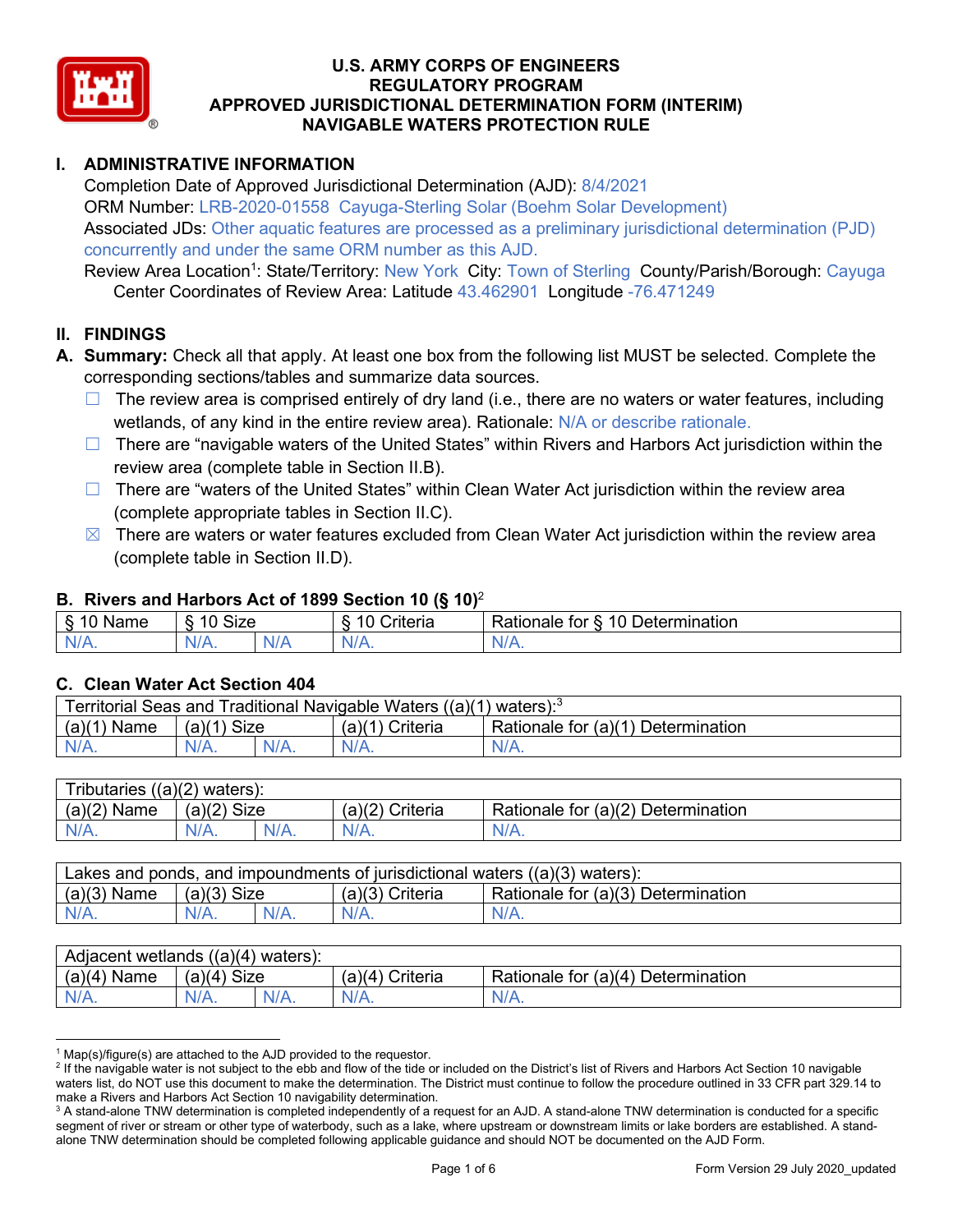

## **D. Excluded Waters or Features**

| Excluded waters $((b)(1) - (b)(12))$ : <sup>4</sup> |                       |                  |                                                                                                            |                                                                                                                                                                                                                                                                                                                                                                                                                                                                                                                                                                                                                                                                                                                                                                                                                                                                                                                                        |  |  |  |
|-----------------------------------------------------|-----------------------|------------------|------------------------------------------------------------------------------------------------------------|----------------------------------------------------------------------------------------------------------------------------------------------------------------------------------------------------------------------------------------------------------------------------------------------------------------------------------------------------------------------------------------------------------------------------------------------------------------------------------------------------------------------------------------------------------------------------------------------------------------------------------------------------------------------------------------------------------------------------------------------------------------------------------------------------------------------------------------------------------------------------------------------------------------------------------------|--|--|--|
| <b>Exclusion Name</b>                               | <b>Exclusion Size</b> |                  | Exclusion <sup>5</sup>                                                                                     | Rationale for Exclusion Determination                                                                                                                                                                                                                                                                                                                                                                                                                                                                                                                                                                                                                                                                                                                                                                                                                                                                                                  |  |  |  |
| Wetland 7                                           | 0.03                  | $\text{acre}(s)$ | $(b)(1)$ Non-<br>adjacent<br>wetland.                                                                      | This wetland is a narrow linear feature that formed<br>when flow from Stream D-1 was blocked and created<br>an overland flow situation and added to the run-off<br>from the surrounding agricultural. The wetland<br>reconnects with Stream D-1 and dissipates into the<br>surrounding flat upland.<br>The 2020 aerial photo suggest that hydrology from<br>this feature connects to Wetland 5A; however, on-site<br>observations during the site visit on May 4, 2021, do<br>not support this.<br>The NWI map does not show any mapped wetlands<br>or streams on the parcel. The NYSDEC Freshwater<br>Wetland Map shows a large wetland complex just<br>north of the site with the 100-foot buffer associated<br>with that complex extending onto the parcel.<br>According to the Web Soil Survey, this wetland<br>occurs within Ira gravelly loam, 3 to 8 percent slopes<br>with a hydric rating of zero and Williamson silt loam, 6 |  |  |  |
|                                                     |                       |                  |                                                                                                            | to 12 percent slopes, also with a hydric rating of zero.<br>The closest $(a)(1)-(a)(3)$ water is the intermittent<br>portion of Stream 1 (referred to as 1a which is<br>processed under a PJD) and is approximately 1,475<br>feet to the east (as measured on the google earth<br>map tool) across the rolling topography and forested<br>areas.                                                                                                                                                                                                                                                                                                                                                                                                                                                                                                                                                                                       |  |  |  |
| Stream 1                                            | 210                   | linear<br>feet   | (b)(3)<br>Ephemeral<br>feature,<br>including an<br>ephemeral<br>stream,<br>swale, gully,<br>rill, or pool. | Stream 1 originates off site and is a narrow braided,<br>shallow ephemeral channel that outfalls to Pond 1<br>(PJD). The ground was saturated and vegetated, but<br>there was no flow and no evidence of debris deposits<br>that would suggest flow, even during times of<br>substantial rain fall.<br>According to the Web Soil Survey, this stream occurs<br>within Ira gravelly loam, 3 to 8 percent slopes with a<br>hydric rating of zero and Williamson silt loam, 6 to 12<br>percent slopes, also with a hydric rating of zero.                                                                                                                                                                                                                                                                                                                                                                                                 |  |  |  |

<sup>4</sup> Some excluded waters, such as (b)(2) and (b)(4), may not be specifically identified on the AJD form unless a requestor specifically asks a Corps district to do so. Corps districts may, in case-by-case instances, choose to identify some or all of these waters within the review area.  $5$  Because of the broad nature of the (b)(1) exclusion and in an effort to collect data on specific types of waters that would be covered by the (b)(1)

exclusion, four sub-categories of (b)(1) exclusions were administratively created for the purposes of the AJD Form. These four sub-categories are not new exclusions, but are simply administrative distinctions and remain (b)(1) exclusions as defined by the NWPR.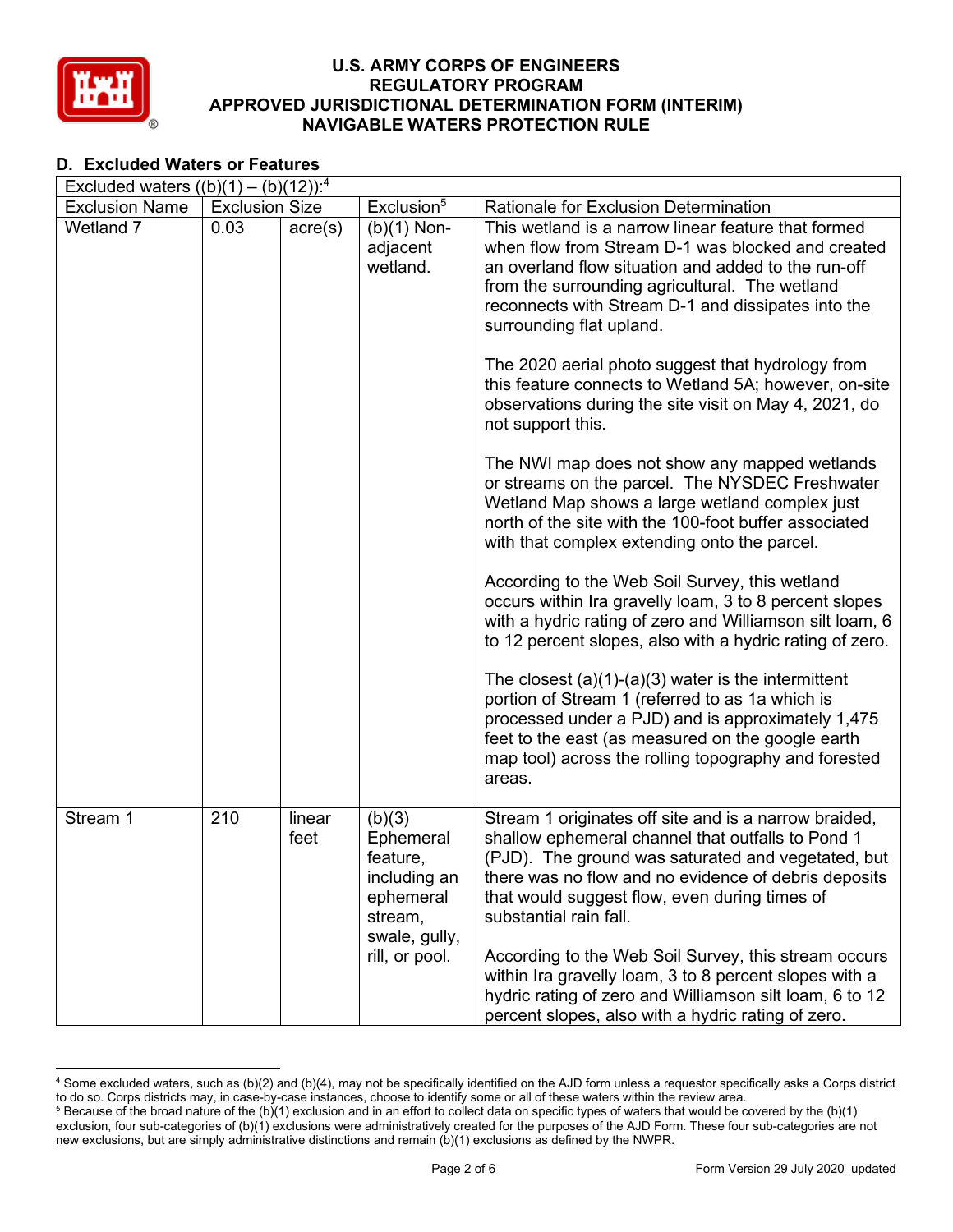

| Excluded waters $((b)(1) - (b)(12))$ : <sup>4</sup> |                       |                |                                                                                                                                            |                                                                                                                                                                                                                                                                                                                                                                                                                                                                           |  |  |  |
|-----------------------------------------------------|-----------------------|----------------|--------------------------------------------------------------------------------------------------------------------------------------------|---------------------------------------------------------------------------------------------------------------------------------------------------------------------------------------------------------------------------------------------------------------------------------------------------------------------------------------------------------------------------------------------------------------------------------------------------------------------------|--|--|--|
| <b>Exclusion Name</b>                               | <b>Exclusion Size</b> |                | Exclusion <sup>5</sup>                                                                                                                     | <b>Rationale for Exclusion Determination</b>                                                                                                                                                                                                                                                                                                                                                                                                                              |  |  |  |
| Stream D-1                                          | 1,305                 | linear<br>feet | $(b)(5)$ Ditch<br>that is not an<br>$(a)(1)$ or<br>$(a)(2)$ water,<br>and those<br>portions of a<br>ditch<br>constructed<br>in an $(a)(4)$ | A natural stream channel once ran approximately<br>parallel to Stream D-1 which is a man-made<br>excavated ditch. The natural channel originated off<br>site south of State Route 104A, went through a<br>wooded area and through the site. Over the years<br>(See aerial photos and APT discussion below), the<br>natural channel was plowed and planted and<br>eventually incorporated into the agricultural land.<br>Hydrology from the upstream portion of the intact |  |  |  |
|                                                     |                       |                | water that do<br>not satisfy<br>the<br>conditions of                                                                                       | natural channel is now directed into the ditch.<br>Because the Ditch now carries hydrology that was<br>once carried by the natural channel, it was identified<br>as Stream D-1.                                                                                                                                                                                                                                                                                           |  |  |  |
|                                                     |                       |                | $(c)(1)$ .                                                                                                                                 | According to the Web Soil Survey, this feature occurs<br>within Ira gravelly loam, 3 to 8 percent slopes with a<br>hydric rating of zero and Williamson silt loam, 6 to 12<br>percent slopes, also with a hydric rating of zero.                                                                                                                                                                                                                                          |  |  |  |

# **III. SUPPORTING INFORMATION**

- **A. Select/enter all resources** that were used to aid in this determination and attach data/maps to this document and/or references/citations in the administrative record, as appropriate.
	- $\boxtimes$  Information submitted by, or on behalf of, the applicant/consultant: LaBella This information is sufficient for purposes of this AJD. Rationale: N/A
	- $\Box$  Data sheets prepared by the Corps: Title(s) and/or date(s).
	- ☒ Photographs: Aerial and Other: Google Earth aerial photos for 1994, 2006, 2020. Photos contained in the delineation report.
	- $\boxtimes$  Corps site visit(s) conducted on: May 4, 2021
	- $\Box$  Previous Jurisdictional Determinations (AJDs or PJDs): PJD issued concurrently with this AJD
	- ☐ Antecedent Precipitation Tool: *provide detailed discussion in Section III.B*.
	- ☒ USDA NRCS Soil Survey: on-line Web Soil Survey
	- $\boxtimes$  USFWS NWI maps: Oswego East Quad. Dat information for the NWI maps is given in decades in this case the map is dated in the 1970's
	- $\boxtimes$  USGS topographic maps: Taken from the ORM map

## **Other data sources used to aid in this determination:**

| Data Source (select) | Name and/or date and other relevant information |
|----------------------|-------------------------------------------------|
| <b>USGS Sources</b>  | See III A. above                                |
| <b>USDA Sources</b>  | See III A. above                                |
| <b>NOAA Sources</b>  | $N/A$ .                                         |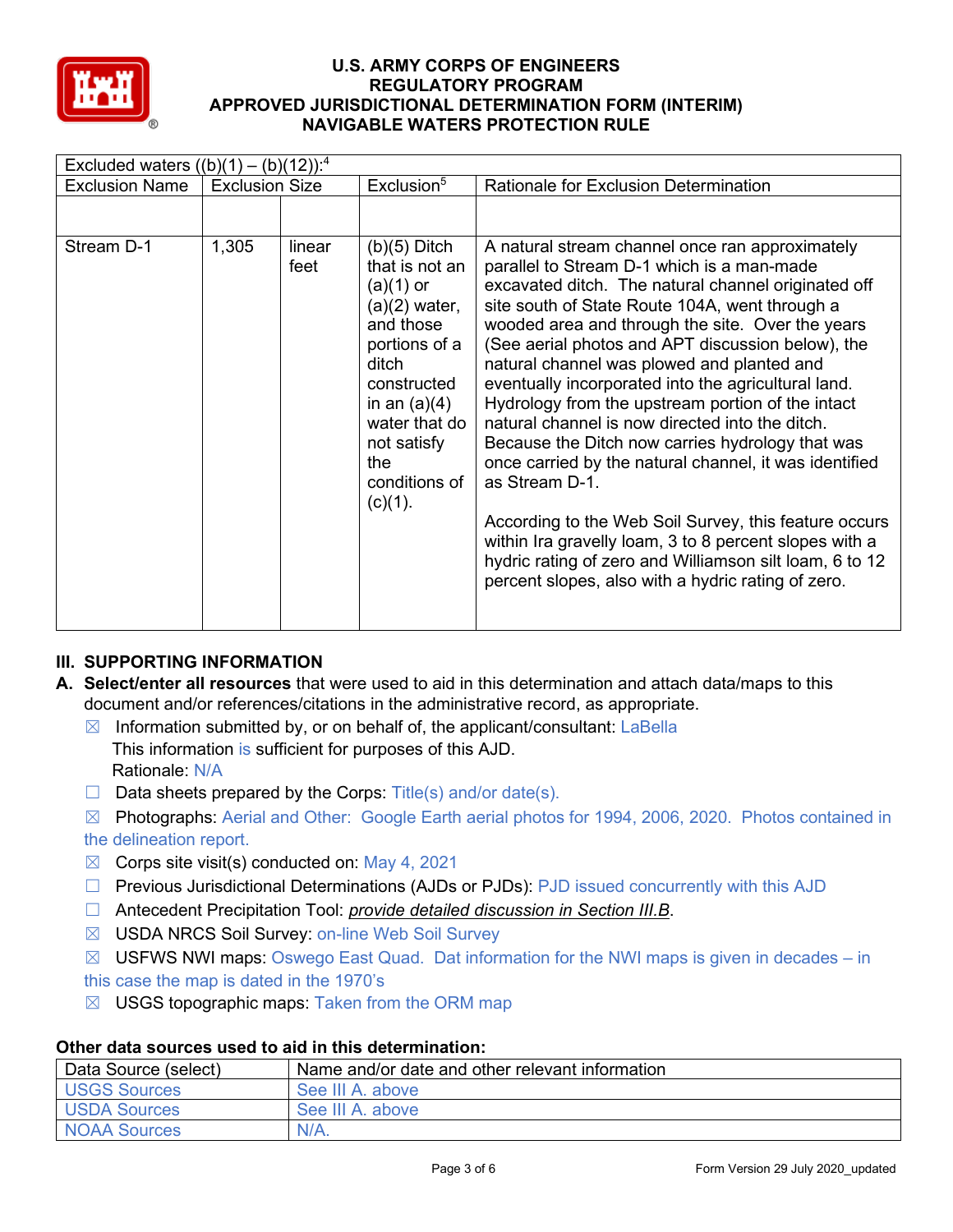

| Data Source (select)              | Name and/or date and other relevant information |
|-----------------------------------|-------------------------------------------------|
| USACE Sources                     | See III A. above                                |
| <b>State/Local/Tribal Sources</b> | $N/A$ .                                         |
| <b>Other Sources</b>              | See III A. above                                |

**B. Typical year assessment(s):** The APT pulls precipitation data from NOAA's Daily Global Historical Climatology Network. The APT evaluates normal precipitation conditions based on the three 30-day periods preceding the observation date. For each period, a weighted condition value is assigned by determining whether the 30-day precipitation total falls within, above, or below the 70th and 30th percentiles for totals from the same date range over the preceding 30 years. The APT then makes a determination of "normal," "wetter than normal," or "drier than normal" based on the condition value sum. The APT also displays results generated via the Palmer Drought Severity Index and the University of Delaware WebWIMP.

APT calculations were run for specific Google Earth aerial photos as well as the delineation date (10/12/2020) and the site visit date (05/04/2021) to assist in determining if Wetland 007 and two ephemeral streams would be jurisdictional under the NWRP.

Google Earth Aerial results are as follows:

| Date       | <b>PDSI Value</b> | <b>PDSI Class</b>            | Season            |     | <b>ARC Score Antecedent Precip Condition</b> |
|------------|-------------------|------------------------------|-------------------|-----|----------------------------------------------|
| 03/14/1994 | 1.67              | Mild wetness                 | Wet Season        | 15  | <b>Wetter than Normal</b>                    |
| 06/16/2003 | 0.72              | Incipient wetness Dry Season |                   | 18  | <b>Wetter than Normal</b>                    |
| 05/23/2008 | 0.93              | Incipient wetness Wet Season |                   | 11  | <b>Normal Conditions</b>                     |
| 09/24/2013 | 1.84              | Mild wetness                 | Wet Season        | 14  | <b>Normal Conditions</b>                     |
| 07/15/2015 | 17                | Mild wetness                 | Dry Season        | -17 | <b>Wetter than Normal</b>                    |
| 03/14/2020 | $-0.25$           | Normal                       | <b>Wet Season</b> | 8   | <b>Drier than Normal</b>                     |

The 1994 aerial in the Wet Season under Wetter then Normal Conditions shows: \*Man-made ditch/Stream D-1 adjacent to a natural channel/drainage. The signature appears to show water in the natural channel, but is inconclusive in Stream D-1.

\*Stream 1 to Pond 1 (PJD) can be seen; however the aerial signature does not suggest that there is water in the channel.

What would transition to Wetland 7 as part of the natural channel is evident.

\*Stream 1 to Pond 1 is not evident.

 $\frac{1}{2}$ 

 $\overline{\phantom{a}}$  , where  $\overline{\phantom{a}}$ 

\*The area that would transition to Wetland 7 is not evident.

The 2003 aerial in the Dry Season under Wetter than Normal Conditions shows: \*A portion of the natural channel, but Stream D-1 is not clear and water is not evident.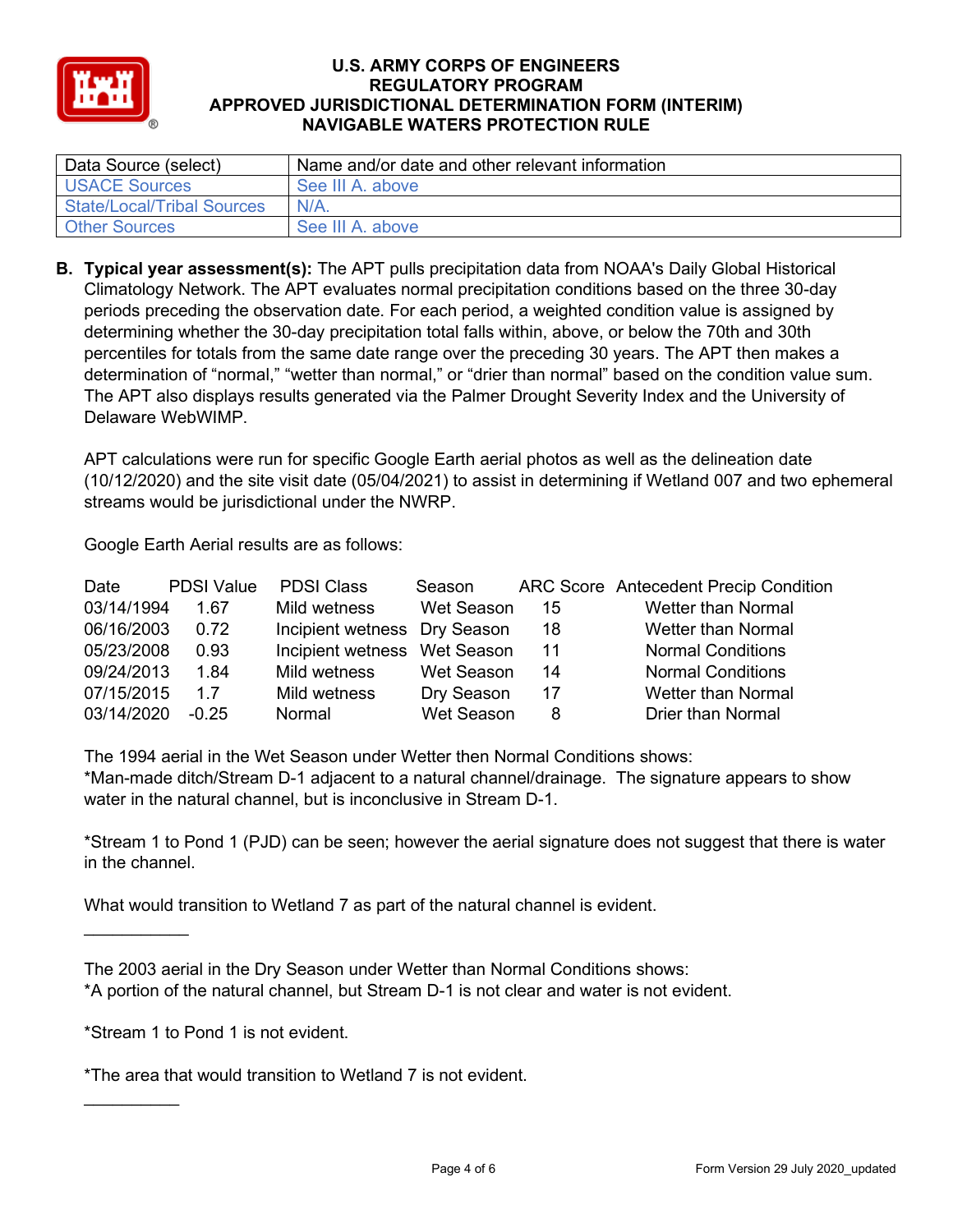

The 2008 aerial in the Wet Season under Normal Conditions shows: \*Stream D-1 can be seen, but the presence of water in the channel is not conclusive. The natural channel/drainage is no longer evident.

\*Stream 1 to Pond 1 is not evident.

\*The area that would transition to Wetland 7 can be seen.

The 2013 aerial in the Wet Season under Normal Conditions: \*Stream D-1 is evident. It does not appear that there is water in the channel.

\*Stream 1 to Pond 1 is not evident

\* Wetland 7 can be seen.

 $\overline{\phantom{a}}$  , where  $\overline{\phantom{a}}$ 

 $\overline{\phantom{a}}$  , where  $\overline{\phantom{a}}$ 

The 2015 aerial in the Dry Season, Wetter than Normal Conditions shows: \*Stream D-1 is not as clearly defined due to the established vetetation in the channel.

\*Stream 1 to Pond 1 is not evident.

 $\overline{\phantom{a}}$  , where  $\overline{\phantom{a}}$  , where  $\overline{\phantom{a}}$  , where  $\overline{\phantom{a}}$ 

\* Wetland 7 is clear.

 $\frac{1}{2}$ 

The March 2020 aerial in the Wet Season in Drier than Normal Conditions shows:

\*Stream D-1 is clearly evident. It is not clear if the channel signature is water or vegetation. A flow pattern across the upland buffer area between the D-1 outlet and Wetland 5-a, which is part of the large DEC regulated wetland can be seen. On-site observations indicate that the hydrology diffuses overland.

\*Stream 1 is not evident through the upland meadow surrounding Pond 1.

\*The diverted flow path through Wetland 7 can be seen.

| <b>Delineation Date</b><br>10/12/2020 -0.92 |         |                             | -9 | <b>Drier than Normal</b> |
|---------------------------------------------|---------|-----------------------------|----|--------------------------|
| <b>Site Visit Date</b>                      |         |                             |    |                          |
| 05/4/2021                                   | $-2.66$ | Moderate drought Wet Season | -9 | <b>Drier than Normal</b> |

Stream D-1: Only patches of standing water were observed from the off-site wooded portion of the natural channel to the end of the man-made channel adjacent to Wetland 5A (PJD). Vegetation and rocks had blocked the channel and diverted water to an overland flow in which Wetland 7 established.